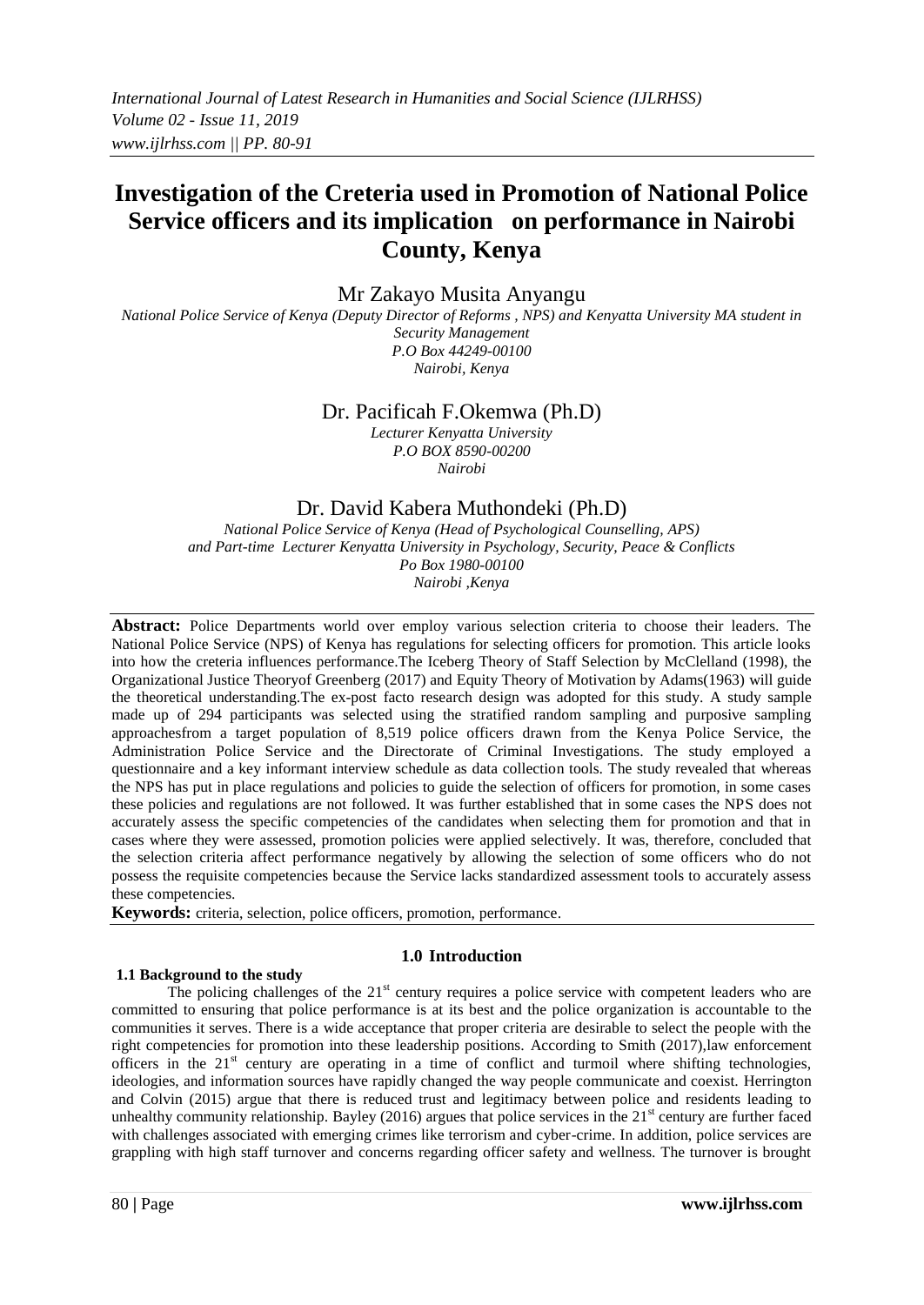# *Volume 02 - Issue 11, 2019*

*www.ijlrhss.com || PP. 80-91*

by many variables one of them being stagnation and lack of hope of career progression in the place of work (Smith, 2017).

Prior evidence suggests that to obtain competent police leaders, the selection process for promotion should be based on prescribed criteria (Davenport, 2016). The poor selection and promotion process may lead to the elevation of individuals with limited or nonexistent ability to perform duties and tasks that come with leadership positions which demotivates other hardworking officers with requisite qualifications(Manning, 2018). Benitez (2017) further agrees with this position and argues that a poor selection process can cause the department to experience problems such as morale and accountability concerns associated with ineffective leadership.

Over the years police services in various countries have used different criteria to select officers for promotion. For instance, prior to the 1970s, many police departments in the United States of America (USA) promoted officers who had influential contacts, performed well in objective paper-and-pencil tests or those who impressed a civil service board during interviews (Weinberger, 2016; Poitras,2017). Poitras (2017), however, argues that this promotion criterion often produced ineffective supervisors because selection based purely on interviews was found to be more subjective than is desirable. Brodin (2018) opines that the importance attached to first impressions, the possibility of stereotyping and unintended bias on the part of the interviewers often compromised the objectivity of interviews. Interviews only test what a candidate knows and not the practical application of the knowledge. The paper-and-pencil tests are poor indicators of supervisory performance because they are limited in terms of providing organizations with information about the ability of candidates to cope with the demands of the job (Cook,2016).

The inadequacies of the selection criteria previously employed in the USA to select officers for promotion in the 1970s prompted the adoption of a selection procedure that was competency-basedwhich involved the utilization of the assessment centre method (AC) (Bakes,2016). Bolman and Deal (2019) argue that in the USA the use of the AC method has impacted positively on police performance by facilitating the promotion of officers who are capable of supervising and leading the police agencies in a professional direction. According to Chernega (2016), promotion based on the competencies of the officers in the US has produced leaders who have been able to build trust between the police and the community, reduce liability and increase efficiency throughout the various police agencies. The popularity of the approach is mainly attributable to the ACs' numerous strengths, which include the perceived fairness, practical utility and strong associations with onthe-job performance (Meiring, & Buckett, 2016).

In another strand of research, Mojanoski, *et al*., (2014) reveal that in Macedonia,police promotion is based on the principle of seniority and while it has worked, the authors argue that results achieved by employees in certain positions do not necessitate good results in another position. Principally, there are different types of skills are needed for different positions and not all older police officers are necessarily good managers, therefore selection based purely on seniority though perceived to be fair might not produce effective police leaders (Cook, 2016).

Despite the huge investments made by the Kenyan government towards reforming the NPS, performance concerns still abound in the Service. According to the, International Police Science Association (2016), the police in Kenya was ranked among the five worst-performing police services globally. This is associated with perennial unsatisfactory performance with the deficiency of competencies within the NPS and especially among its leadersKoech, Kabui and Migosi ,2016; Kipkurui ,2014). To transform the tarnished image on the force, the new Inspector General on 10<sup>th</sup> May 2019 stated that officers who had stagnated for 15 years needed to be promoted to the next rank demonstrating police career progression (R.O.K,2019).In the same breath the chair of the NPSC also said that 500 police constables above the age of 50 years needed to be promoted by July 2019 in the reforms aimed at tackling stagnation and inequality in the National Police Service(Business Daily, April 30,2019).

#### **1.2 Statement of the problem**

The NPS in Kenya has been bedeviled by demotivated officers who have advanced in academia and professional qualifications but are still overlooked in promotions due to lack of a well-designed criteria to promote or cater for their welfare (Standard Digital, April, 25, 2019). According to Republic of Kenya (2015), the NPS has regulations that are designed to guide the promotion process. These regulations outline the procedures, qualities and competencies that ought to inform the selection of police officers for promotion (Republic of Kenya, 2015).The NPS has Career Progression Guidelines for the NPS Uniformed Personnel (Republic of Kenya, 2016). These guidelines establish standards for recruitment, training and advancement within the career structure based on professional qualifications, knowledge of the job, experience, competence, merit and ability as reflected in work performance and results. However, it is not clear the extent to which the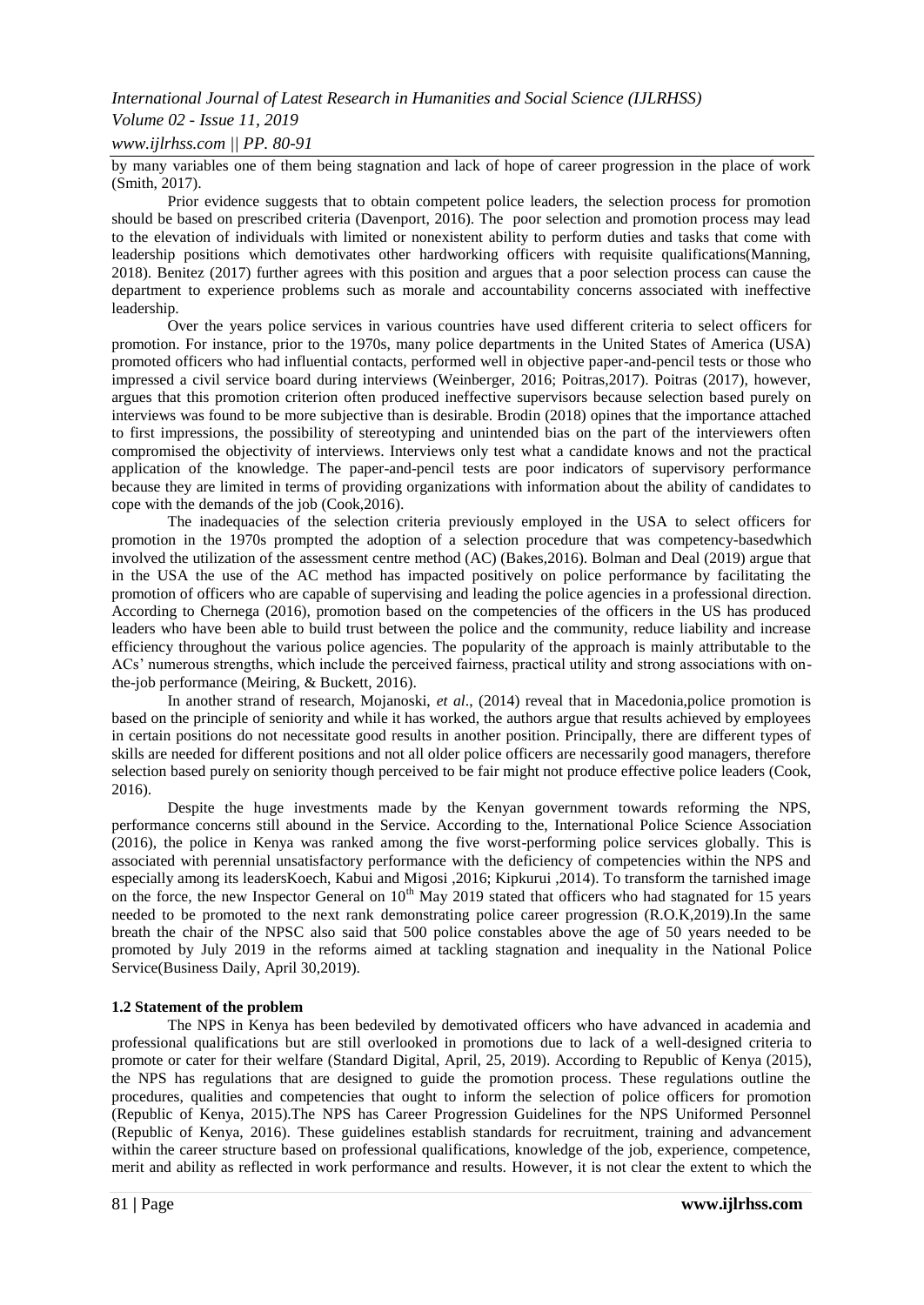# *Volume 02 - Issue 11, 2019*

# *www.ijlrhss.com || PP. 80-91*

regulations are followed while selecting officers for promotion in the NPS.With all these regulations and policies, the NPS was rated among the five worst-performing Police Services by the International Police Science Association (2016). This raises concerns on the criteria used for the selection of officers for promotion. There is limited literature on the selection process for promotion in the NPS and the extent to which it affects the performance of the Service.This scanty information has limited strategies that the government is able to employ when addressing the performance gaps in the NPS. Muthondeki *et al.*, (2017) conducted a study on Security Sector Reforms influencing the Transformation of the NPS which found that there was no clear guidance on career progression and promotion in the NPS, and further found that the promotion of officers was one of the variables that determined the organizational and individual performance in the NPS. The study suggested a possible link between the promotion process in the NPS and the performance of the Service. Diphoorn (2019) similarly conducted a study on Policing in Kenya and found that notwithstanding the promotion regulations designed by the National Police Service Commission (NPSC), promotions in the NPS were still experienced as unfair, random and were shadowed by issues such as favoritism and tribalism. This study investigate the Creteria used in Promotion of National Police Service oficers and its implication on performance of officers of Nairobi County Kenya.

#### **1.3 Objective of the study**

The purpose of this study is to investigate the criteria used in Kenya National Police Service in selecting officers for promotion and its influence on overall performance.

#### **2.0 Literature Review**

Past research has revealed that a general structured career development platform by organizations for their employees increases the organizations ability to attract and retain high performance staff leading to overall improved performance. According to Muthondeki *et al*., (2017) when an individual becomes a member of an organization, they establish an unwritten implicit psychological contract with the organization. This contract consists of a mutual understanding of the expectations both parties have of each other. A major expectation from employees is career progression manifested by promotion and other benefits that comes as one works in the organization. Without progression, morale is impeded, productivity levels decline and general performance decreases.

The expanded scope of work and subsequent demand for more integrated police officers have demanded for an improved recruitment and retention process to meet the demand for services. Deliberate actions such as reducing turnover by providing realistic job reviews, enhancing compensation, increased employee engagement like increasing employee input in decision making and other evaluation opportunities can improve an agencies image with the employees and communities (Wilson , Dalton, & Scheer ,2010).In a study set to examine the police promotional process in the Texas metropolitan police department, Bishop (2013) established that assessment centres were the preferred methods utilized for selecting officers for promotion in the Texas Metropolitan Police department and that candidates were evaluated based on a range of variables including oral communication, command presence, technical and professional knowledge, judgement, decision making, work perspective and problem analysis. He further concludes that the assessment centres were preferred as an accurate predictor of future performance of police leaders.

In Louisiana, Carter (2014) studied seniority and transparency in the perceived fairness of seniority and merit based police promotion, where he found that the perception of fairness based on this model was a key demotivating factor in police performance characterized by negative perceptions of the procedures. In a study to establish factors influencing Nigerian police performance, Adegoke (2014) found that the little pay, delay in promotion, inadequate proper kits,lack of risk allowance, delay in payment of allowances among other factors contributed to police inefficiency in their job performance. He recommends that the salary condition, promotion criteria and procedures should be more improvd to bring efficiency. Similarly, Chabu (2014) conducted a study on recruitment and promotion practices in the Zambia Police Service from 1969- 2009. The study found that the Zambian government had put in place set guidelines for promotion of police officers and that the criteria largely relied of factors such as seniority, general performance and education. His study however did not highlight the implication of the selection method on performance.

According to Republic of Kenya (2015), the NPS has clear guidelines to conduct the promotion process. According to the regulations, for any promotion tobe initiated there must be a vacancy within the NPS authorized establishment. The regulations further stipulate that the process should be fair and competitive, and the experience of the officers and their knowledge of the job should be taken into consideration. Additionally, an officer should have served for a minimum of 3 years in one rank before being considered for promotion to the next rank. The regulations also specify that for an officer to be promoted he/she must have demonstrated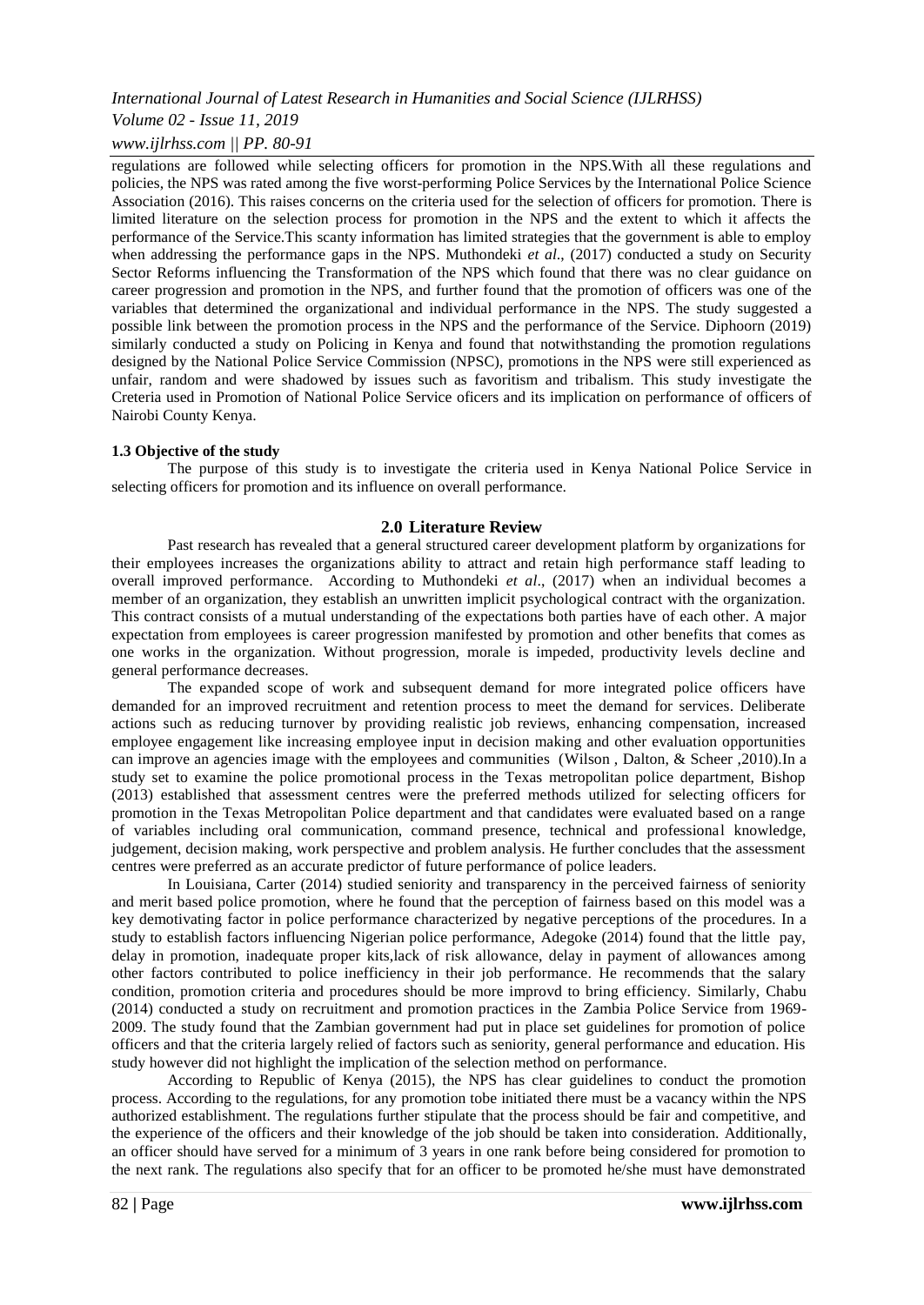# *Volume 02 - Issue 11, 2019*

*www.ijlrhss.com || PP. 80-91*

competency and have the requisite professional qualifications (Republic of Kenya, 2015).In addition it hasCareer Progression Guidelines (Republic of Kenya.2016).These guidelines establish standards for recruitment, training and advancement within the career structure based on professional qualifications, knowledge of the job, experience, competence, merit and ability as reflected in work performance and results. These guidelines are meant to ensure fair and equitable treatment of officers and to assist serving officers to acquire the necessary additional qualifications/specialization and experience required for both efficient performance of their policing duties and advancement within the career ranks. But though these regulations are elaborate it is that they are just paper taking into consideration the many complaints in NPS (Standard Digital, April, 25, 2019).

Studies conducted present vast findings on the state of promotions in the country. For instance, Tembur (2017) while studying the factors affecting job performance in the NPS found out that noncompliance with promotion procedures was one of the factors that had impacted negatively on the employee's performance in the Service. In another study done by Were, Gakure, & Kirathie (2012) on the influence of motivation on performance in the public security sector, with a focus on the Kenya police found that officers were most dissatisfied with salary income closely followed by promotion opportunities and lack of reforms. Infotrak (2017) conducted a baseline survey of the NPS Reform Program and found out that NPS officers were not contented with the method that was being used to select officers for promotion. International Police Science Association (2016) ranked Kenya as the third-worst performing country on the (WISPI) index. According to Republic of Kenya (2018), though the NPS had policy guidelines on promotion, some commanders exhibited poor leadership. This was demonstrated by compromised integrity, complacency and general negligence by police officers.

Existent literature reveals that different service stations have their members generally dissatisfied with the promotional processes, implicating a need for improvement. While this is clear, the precise criteria and its relation to overall performance in Nairobi country has not been investigated and this study sought to fill this gap.

#### **3.0 Methodology**

The ex-post facto research design was adopted for this study. According to Cohen and Manion, (2013), this design is particularly suitable in social, educational and psychological contexts where the independent variable or variables lie outside the researcher's control. The design helped the researcher to examine a possible cause and effect relationship between the independent and the dependent variable. Again the design is restrospective hence the researcher is to put into consideration of what has happened in the past.The researcher studied the selection criteria for police promotion in retrospect for its possible relationship and implication on the performance of the police officers within the NPS.

#### **3.1 Instruments**

The researcher developed a questionnaire which was used to collect quantitative and qualitative data from the study participants. Since the issue of promotion in the NPS is emotive, the use of the questionnaire allowed the participants to freely express their views about the promotion criteria in a confidential way as they remained anonymous. The questionnaire had both structured and semi-structured questions and were administered to three hundred and thirty-four (334) respondents. In addition, the researcher used an interview schedule to collect qualitative data from key informants. The interviews were used to collect in-depth perspectives from those responsible for policy making and implementation by virtue of the offices they occupy. Further, the interviews accorded the researcher an opportunity to ask follow-up questions that were pertinent in the collection of in-depth information concerning the way promotions are done in the NPS. A total of 34 key informants were interviewed using the interview schedule.

#### **3.2 Sampling Techniques and Sample Size**

The sample of this study consisted of 368 police officers, ranging from the rank of police constable to the rank of Assistant Inspector-General of Police (AIG). Stratified random sampling was used to obtain a study sample comprising of Police officers working in Nairobi City County. The nominal roll from the two Services within NPS and the DCI was used to select and sample the officers who participated in the study.

Nairobi City County has a total of12 Sub-counties which are in turn divided into 36 station areas. In addition, the County has five training institutions and three Police Units. According to Mertler, (2018), in social research, a sample of 10-20% of the population is enough for reliable findings therefore, stratified random sampling was used to select four Sub Counties out of the 12 which constituted 33.3% of the sub-counties within Nairobi. One police unit which constituted 30% of the Police Units in Nairobi and one training institution which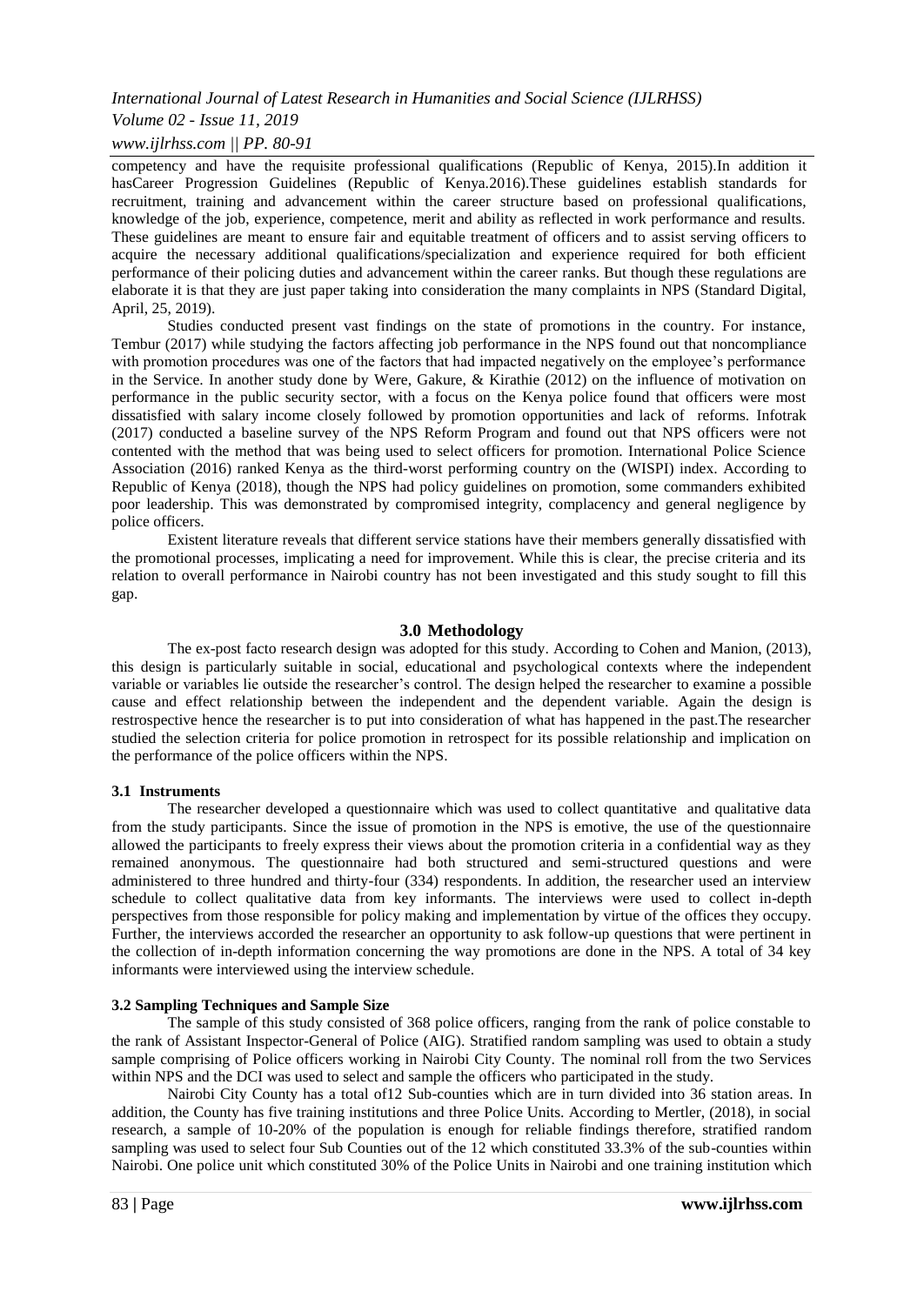*Volume 02 - Issue 11, 2019*

*www.ijlrhss.com || PP. 80-91*

constituted 20% of the training institutions in Nairobi were randomly selected. All the 14 stations from the four Sub-counties were included in the study, Security of Government Buildings (SGB) unit and Loresho Senior Staff College were selected to participate in the study. Subsequently, the two services and the DCI were allocated slots that are proportionate to their numbers in the selected station areas. Simple random sampling was then used to select the participants for the study from the selected police stations, the SGB unit and Loresho College. Stratified random sampling was used to select seven Officer Commanding Police Stations (OCS) and seven ward commanders as key informants. This selection was informed by the fact that these are the officers who initiate the selection process for the officers who get promoted. Further, these are the officers who compile reports related to police performance in their respective commands and the researcher intended to draw some specific information relevant to the problem under study from them .Purposive sampling was used to select one participant from the DCI headquarters, two from APS headquarters, two from KPS headquarters and two from NPS headquarters to participate in the interviews. Additionally, purposive sampling was used to select four Sub-County commanders from the APS and four Sub-County police commanders from KPS and three Sub-County Criminal Investigation officers. These were selected from the four Sub-Counties that had already been selected for the study. One senior officer from SGB was also purposively selected.

#### **4.0 Theoretical Review**

The study was informed by three theories that is; the Iceberg Theory of Staff Selection by McClelland (1998),Equity Theory of Motivation by Adams(1963) and the Organizational Justice Theory by Greenberg (1987). The iceberg theory postulates that an iceberg has just one-ninth of its volume above water and the rest remains beneath the surface in the sea. Similarly, competency has some components which are visible like knowledge and skills but other behavioural components like attitude, traits, thinking styles, self-image, organizational fit are hidden or beneath the surface. Both components are important for the effective performance of an employee, therefore, both components should be considered while selecting employees (McClelland, 1998; Vazirani 2010) .Equity Theory of Motivation deals with two questions that explains why people get motivated. The questions are; what do people think is fair and equitable and how do they respond when they feel they are getting far more or far less than they deserve. The theory suggests that people are capable and willing to perceive fairness in their immediate environment. People act in the light of what they regard as fair. They compare their input or "investments" such as ability, skill, age, education, effort and training to outcomes like monetary rewards, praise, status and improved promotion opportunities (Al-Zawahreh & Faisah, 2012). They also compare their reward to that of others with whom they make the comparison. After comparison they make cognitive adjustments to deal with the in equality. They could, for example, lower their inputs, their work contribution, or attempt to raise their outcomes like pay. Evidence from other researchers has been found to support the theory. Some of the findings stress the negative ways in which worker scan red ressine quality. Under payment stagnation, inequality and arbitrariness in promotion leads to lowered job performance and expected change (Werner & Ones, 2000).

The Organizational Justice Theory postulates that outcomes, such as job performance and organizational commitment, can be enhanced if employees perceive organizational procedures to be fair, just and equitable. The theory suggests that performance management styles are critical in attracting and retaining talents within an organization and it's key to make processes transparent and reliable to improve perceived justice among the employees influencing their attitudes towards work. Fairness or justice is one of our daily preoccupations in many aspects of life, including our home- and work-lives. Thus, when decisions are made regarding allocating money or hiring people for jobs, both decision-makers and the people who are affected by these decisions are concerned with their fairness. Similarly, decisions regarding policy and other changes in organizational functioning also incite us to consider their fairness (Dirk &Marilena,2006).The researcher sought to determine whether the officers perceive the selection process as being fair, just and equitable because according to the theory if the process is perceived to be unfair, unjust and non-equitable it will affect performance negatively and vice versa.

#### **5.0 Findings**

# **The study focused on Criteria used to Select Police Officers for Promotion in the NPS, Fairness of the criteria used to select officers for promotion in NPS**

# **and effects of the selection criteria on performance as shown by Table 5.1 and figure 5.1**

Two hundred and ninety-four respondents indicated their opinion on the criteria used to select police officers for promotion in the NPS. Therespondents rated the items aimed at establishing the views of the research participants on the criteria used for promotion. A five-point Likert type scale where a rating value of five indicated they strongly agree with the statements, 4 indicated agreement, 3 indicated neither agreed nor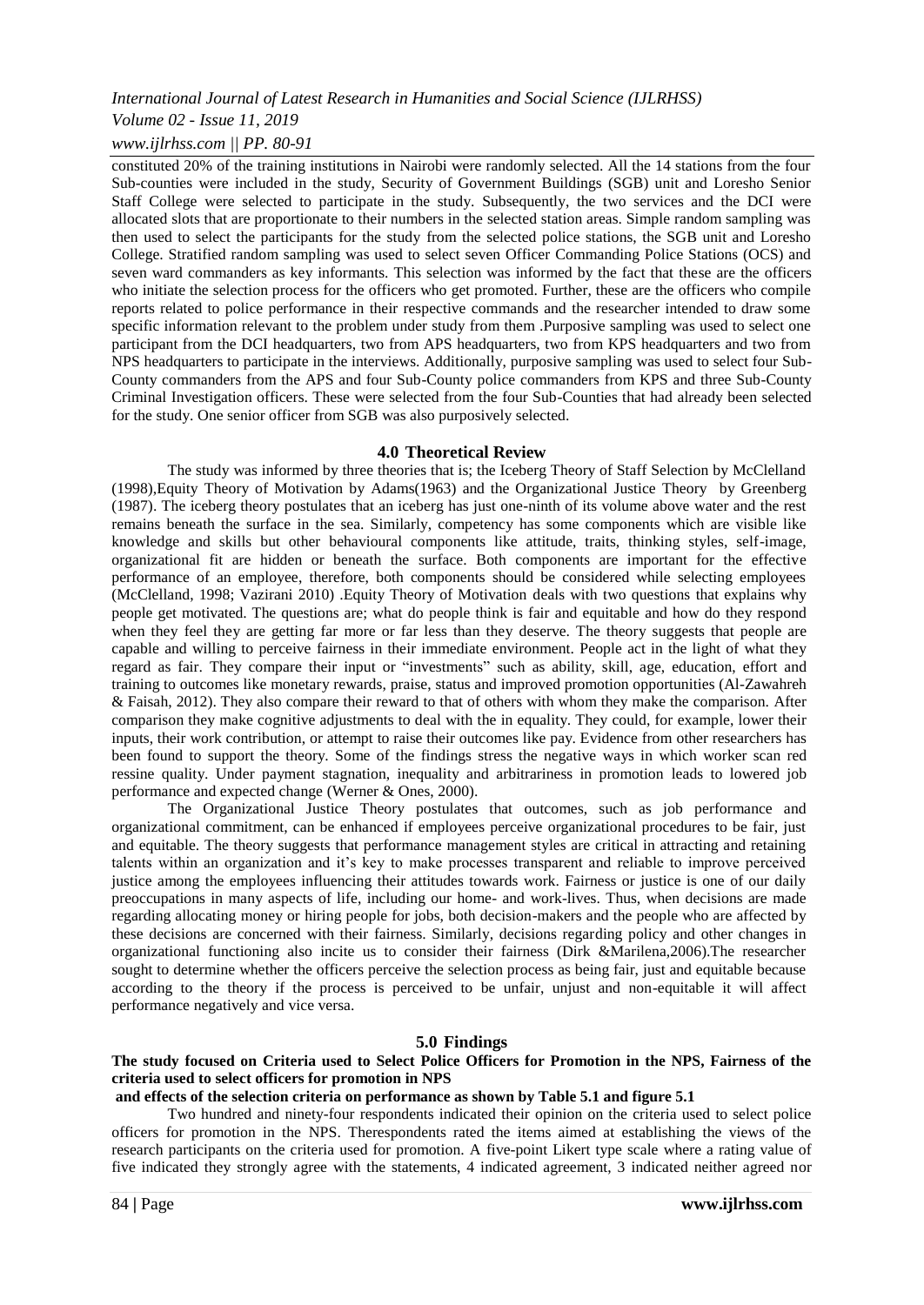# *Volume 02 - Issue 11, 2019*

*www.ijlrhss.com || PP. 80-91*

disagreed, 2 indicated disagreement and 1 indicated strong disagreement with the statement. Opinions on strongly agree and agree and strongly disagree and disagree were put together respectively for easier data presentation. The analysis involved getting a percentage response score for each. Table 5.1 shows the opinion of the respondents.

| <b>STATEMENTS</b>                                                                                                      | SA/A             |                   | N               |      | D/SD            |      |
|------------------------------------------------------------------------------------------------------------------------|------------------|-------------------|-----------------|------|-----------------|------|
|                                                                                                                        | ${\bf N}$        | $\%$              | $\mathbf N$     | $\%$ | ${\bf N}$       | $\%$ |
| I understand the criteria used to select officers for<br>promotion in the NPS.                                         | $\overline{171}$ | $\overline{58.2}$ | $\overline{30}$ | 10.2 | $\overline{93}$ | 31.6 |
| The NPS has regulations in place that guide the<br>selection of officers for promotion.                                | 136              | 46.2              | 30              | 10.2 | 128             | 43.6 |
| The NPS considers the experience of the candidate<br>before selecting him/her for promotion.                           | 83               | 31.0              | 52              | 17.7 | 151             | 54.4 |
| The NPS considers a candidate's mastery of<br>police work before selecting him/her for promotion                       | 91               | 33.0              | 36              | 10.2 | 167             | 56.8 |
| considers<br>The<br><b>NPS</b><br>candidate's<br>a<br>academic<br>qualification before selecting him/her for promotion | 97               | 33.0              | 63              | 21.4 | 134             | 45.6 |
| The NPS considers the candidate's merit when<br>selecting officers for promotion.                                      |                  |                   |                 |      |                 |      |
| The NPS considers a candidate's gender when<br>selecting officers for promotion.                                       | 95               | 32.9              | 47              | 16.0 | 152             | 51.1 |
| The NPS<br>considers a candidate's professional<br>qualifications before selecting him/her for promotion.              | 154              | 52.4              | 50              | 17.0 | 90              | 30.6 |
| The NPS considers a candidate's demonstrated ability<br>before selecting him/her for promotion.                        | 94               | 32                | 61              | 20.7 | 139             | 47.3 |
| The NPS considers a candidate's length of service<br>before selecting him/her for promotion.                           | 81               | 28.3              | 73              | 24.8 | 138             | 46.9 |
| For officers to be promoted in the NPS there must be<br>a vacancy within the authorized establishment.                 | 123              | 43.1              | 44              | 15.0 | 127             | 41.9 |
| The National Police Service regulations are normally<br>followed when selecting officers for promotion.                | 102              | 34.7              | 46              | 15.6 | 146             | 49.7 |
| The criteria used to select officers for promotion in<br>the NPS is fair.                                              | 82               | 27.9              | 46              | 15.6 | 166             | 56.5 |
|                                                                                                                        | 71               | 24.2              | 51              | 17.3 | 172             | 58.5 |

#### **Table 5.1 Criteria used to Select Police Officers for Promotion in the NPS**

# **Source; Field Survey (2019)**

According to Table 5.1, 58.2 % of the respondents stated that they clearly understood the criteria, however, a considerable percentage constituting about 31.6% indicated that they did not clearly understand the criteria and 10.2% was undecided.

Most Ward commanders and Sub-County commanders interviewed demonstrated knowledge of the criteria used to select officers for promotion in the NPS and most of them had even personally gone through the NPS promotion process. One Ward commander observed that;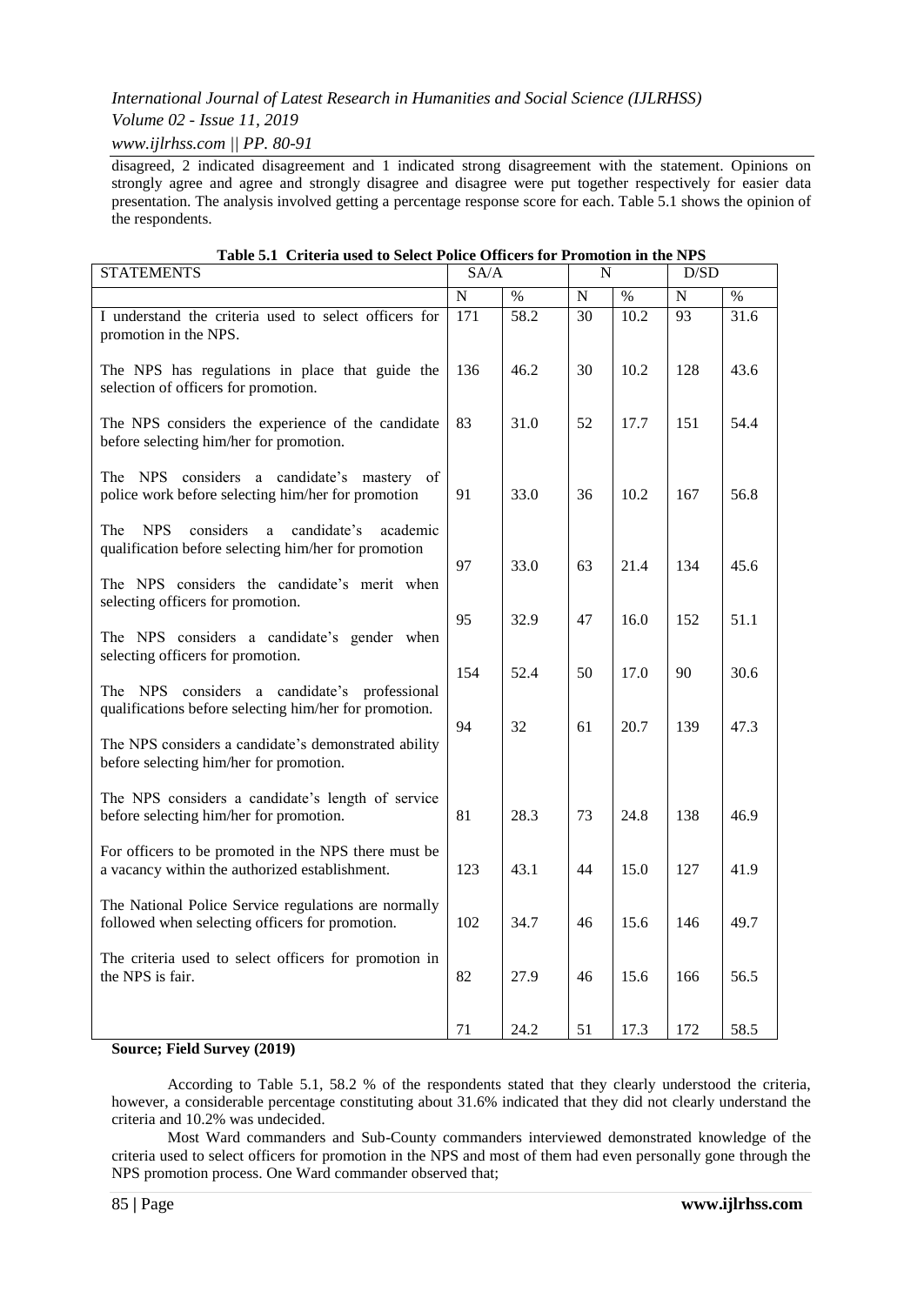# *Volume 02 - Issue 11, 2019*

*www.ijlrhss.com || PP. 80-91*

I have attended eight promotion boards out of which I was selected in four of them after being recommended. –**APWard commander 1.**

# A respondent who was an OCS noted that;

The promotion criteria are clear and most of us understand it. However, the problem is that what the criteria say are not practiced, so some of us are not sure which criteria are the official one; the one written down or the one being applied.-**OCS 1.**

This finding indicates that the respondents clearly understood the criteria used to select officers for promotion in NPS. Secondly, the study established that some of the respondents had been through the promotion process.

A senior officer from the NPS headquarters observed:

Officers have been sensitized on the promotion criteria, in addition, the regulations and guidelines have been posted on the NPS official website where they can be easily accessed using computers or even smartphones. **–Key informant "A" NPS headquarters**

From the interviews conducted, it was established that the NPS has criteria in place that is used to select officers for promotion. Further, it emerged that the NPS has taken the necessary steps to ensure that information regarding the promotion process reaches its officers. For instance, the service has conducted sensitization workshops on the promotion process, further, prior to conducting the selection process for promotion, information is normally sent to the officers in form of signals outlining the selection process. Additionally, the information on the promotion procedures and career progression has been availed on the NPS official website where officers can easily access.

### **Fairness of the criteria used to select officers for promotion in NPS**

As shown in Table 5.1 , 24.2% of the respondents indicated that the criteria used to select officers for promotion in the NPS is fair while 58.5% stated that it was unfair and 17.3% was undecided. Results from the interviews complemented this finding, with the majority of the interviewees (about 70%) maintaining that the criteria employed to select officers for promotion in the NPS were not fair. One respondent who was an OCS made this observation:

There has never been fairness in NPS promotions, for example, you attend a promotion board, you are recommended but you are not selected and there is no explanation for the same. I am a victim, having joined the Service with 'A level' qualifications, I had no adverse disciplinary record whatsoever, I had done and passed all the police law examinations. However, I stayed for 12 years as a constable as I witnessed younger officers being promoted while I stagnated-**OCS (3)** 

Yet another respondent who was a Ward commander had this to say:

In my opinion, if there is any process that needs total reform is the issue to do with promotions. This is because even though there are those officers who get promoted out of merit, a large percentage use other means to get the selection. Most of the times the process is marred with corruption, tribalism and at times nepotism. As a result of this factor, most officers are often left out because they do not ‗know anybody'. This is worsened by the fact that the NPS does not have a standard way of evaluating the competencies of the officers being considered for promotion, more often than not, the commanders tend to bend the tests to serve the interests of their preferred candidates. **"Ward commander (3)**

The study thus established that the criteria used to select officers for promotion was designed to be fair. However, some commanders tend to exploit the lack of a standard means in NPS of evaluating the competencies of the candidates to abuse the process. As a result, those officers who deserve to be selected are left out which makes them believe that they were treated unfairly. Diphoorn (2019) reported that despite the regulations designed by the NPSC, promotions in the NPS were still experienced as unfair, random and shadowed by issues such as favoritism and tribalism.

# **The effect of the selection criteria of police officers for promotion on performance**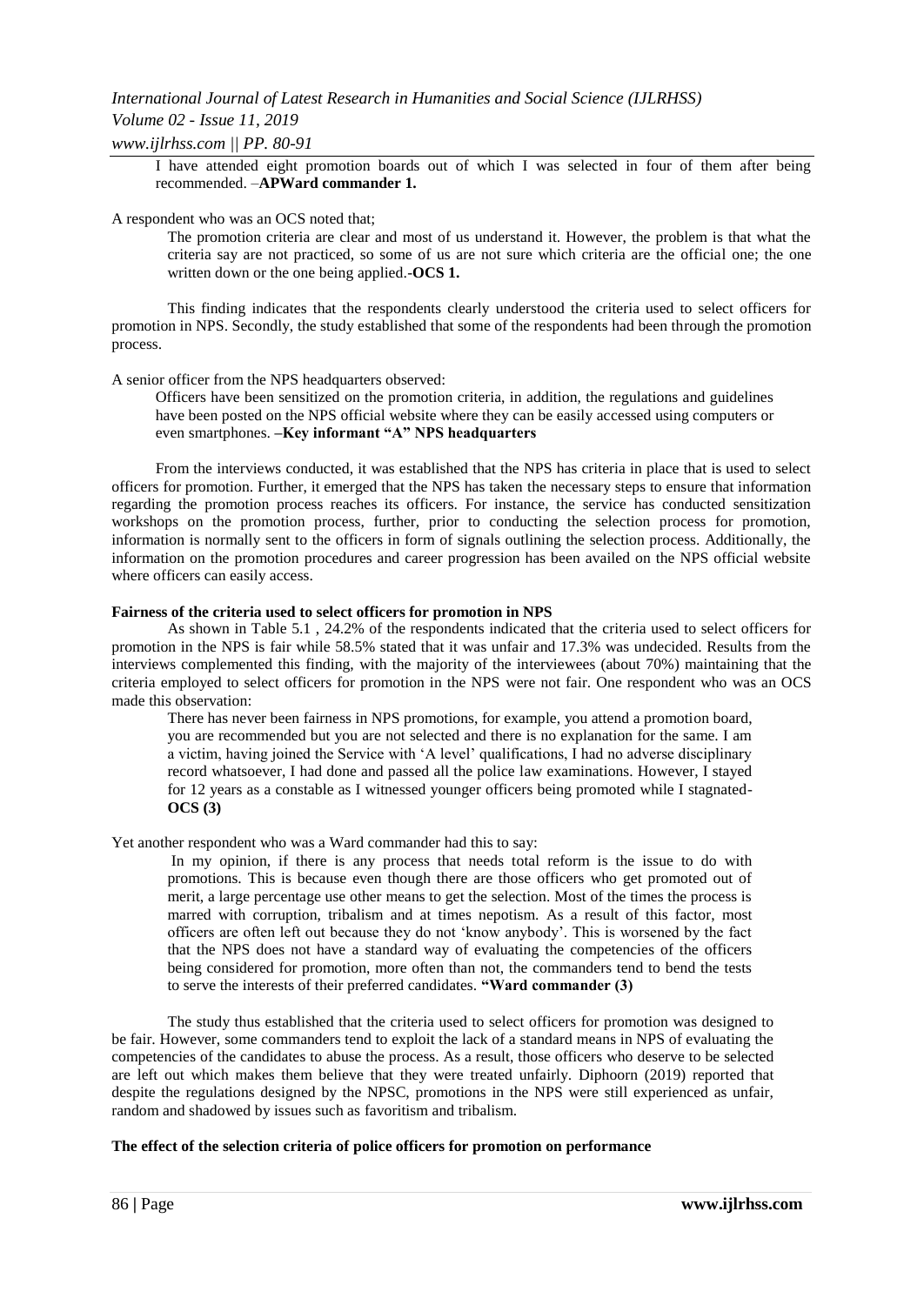*International Journal of Latest Research in Humanities and Social Science (IJLRHSS) Volume 02 - Issue 11, 2019 www.ijlrhss.com || PP. 80-91*



**Figure 5.1 The effect of the selection criteria of police officers for promotion on performance**

#### **Source; Field Survey 2018**

#### **The effect of the criteria used to select officers for promotion in the NPS on police-community relations**

As indicated in Figure 4.5, 44.3% of the respondents stated that the criteria used to select officers for promotion in the NPS has an effect on police-community relations. However, 34.0% felt that the criteria used to select officers for promotion in the NPS did not have an effect on police-community relations while 21.7% was undecided Results from interviews with key informants revealed that 74% of the officers felt that the criteria used to select officers for promotion in NPS affects community relations. One of the respondents who was a Sub-County Commander observed thus:

The study thus established that the NPS has adopted a policing strategy that needs the police and the public to work together. Further, the study established that most leaders do not have soft skills like public relations, communication skills, and team work which was negatively impacting on the police –public relations

Figure 5.1 shows that 52.7% of the respondents indicated that the criteria used to select officers for promotion in the NPS has an effect on crime prevention. However, 31.0% were of the opinion that the criteria used to select officers for promotion in the NPS did not affect crime prevention and 16.3% were undecided. The interviews held with the key informants yielded similar results whereby 60 % of the officers argued that the criteria used to select officers for promotion affected crime prevention. One key informant who was an OCS stated that:

From my experience in the service, the NPS does not have the necessary tools to assess the candidates selected for promotion on aspects like problem-solving and decision-making. Therefore, at times, the service gets officers who do not have problem-solving skills and decision-making skills being selected for promotion. These skills are quite important in crime prevention- **OCS "6"**

Another participant made these observations:

There is a general perception by officers in the NPS that the criteria used to select officers for promotion is not fair. As a result, their morale is low thus affecting their commitment towards crime prevention. This is because police work calls for dedication and commitment so when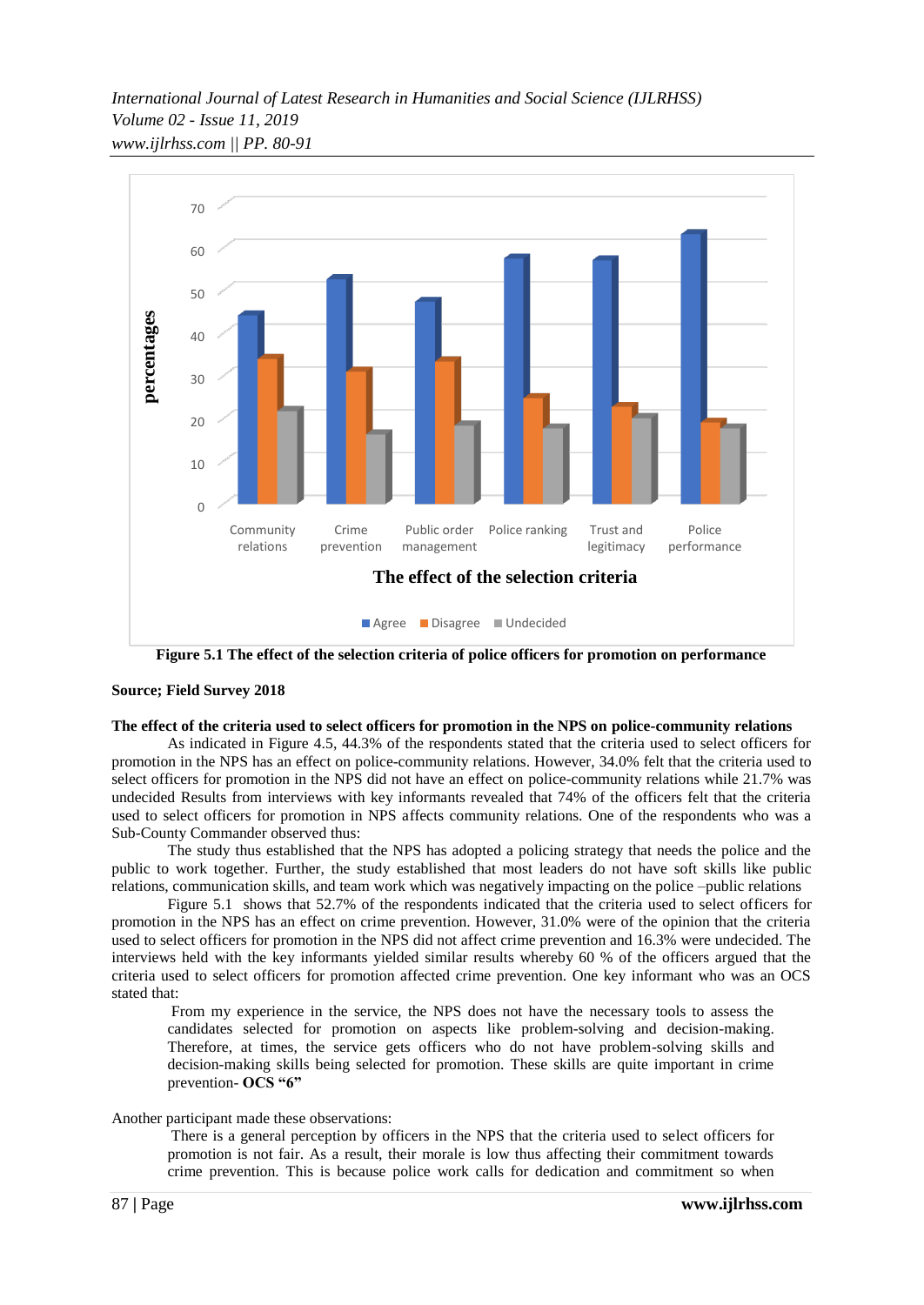# *International Journal of Latest Research in Humanities and Social Science (IJLRHSS) Volume 02 - Issue 11, 2019 www.ijlrhss.com || PP. 80-91*

one's morale is low then their commitment levels towards crime prevention will be low.- **Ward commander "3".**

This study established that the selection criteria for promotion of officers in the NPS result in the selection of some officers without some skills that are important in crime prevention. Secondly, some officers are dissatisfied with the criteria which impact on their morale and commitment towards crime prevention. According to Deuchar, Fallik, and Crichlow, (2018), there is a relationship between the morale of police officers and crime prevention. Additionally, according to the Organizational Justice theory, outcomes such as job performance and organizational commitment can be enhanced if employees perceive organizational procedures to be fair, just and equitable.

Figure 5.1 shows that 51.7% of the respondents stated that the criteria used to select officers for promotion in the NPS affected public order management. On the other hand, 29.9% stated that the criteria do not affect public order management and 18.4% were undecided.

Findings from the interviews indicate that the majority of the officers stated that the criteria used to select officers for promotion affects public order management. One respondent who was a Sub-County Commander made these observations:

> Public order management is normally a delicate operation that requires you to balance the human rights of all parties involved. There have been cases where due to lack of public relation and communication skills, some commanders have unnecessarily mismanaged simple incidents of protestors or demonstrators at times causing deaths or even injuries that could have been avoided. This can be attributed to the fact that the NPS does not put more emphasis on the public relations and communication skills of those people bestowed with leadership positions. **Sub-County Commander "1".**

This finding points to the fact that some commanders in the NPS do not have goodpublic relation and communication skills which leads to poor public order management. This is attributable to the little emphasis that is put on these skills when selecting officers for promotion. Research on the performance of the NPS in the area of public order management has pointed to unsatisfactory performance in this area (Independent Policing Oversight Authority, 2017).

Figure 4.5, 57.7% of the respondents were of the opinion that the criteria used to select officers for promotion in the NPS has an effect on police ranking. Though, 24.8% felt that the criteria did not affect police ranking and 17.7% was undecided. Interviews with key informants indicated that majority about 67% felt that the criteria used to select officers for promotion in the NPS affected the ranking of the Service.

This finding indicates that some officers without the necessary competencies were promoted in the NPS and this was negatively affecting performance which has a bearing on police ranking. However, 33% argued that the criteria used for promotion did not affect police ranking.

This finding shows that though the selection criteria for promotion is not entirely responsible for the poor police ranking, it is among the contributing factors. Research findings have indicated that the NPS is not performing as per the expected standards (International Police Science Association, 2016). For example, the WISPI (2016) ranked the NPS among the five worst-performing Police Services globally (International Police Science Association, 2016).

Figure 4.5, 57.1% of the respondents were of the opinion that the criteria used to select officers for promotion affects police trust and legitimacy. However, 22.8% of the respondents felt that the criteria used to select officers for promotion does not affect trust and legitimacy in the police while 20.1% were undecided. The majority of the key informants who were interviewed indicated that the criteria used to select officers for promotion affected the trust and legitimacy of the police. An interviewee who was a Ward Commander stated that:

We see people who you know clearly that they do not meet the requirements for being promoted while those who meet the requirements are left out. This affects the trust we have in the system and also makes us question the legitimacy of those promoted. This is because trust is something that you build with time and is very delicate, once you lose it regaining it becomes very hard. ―**Ward commander"2"**

The study established that at times officers who do not meet the requirements are promoted at the expense of those who are qualified. This affects trust and legitimacy of the service. According to Bakes (2016) a selection criterion that is not fair, facilitates the promotion of officers who are not capable of supervising and leading the police agencies in a professional way. This, in the long-run, impacts negatively on the trust and legitimacy of the police.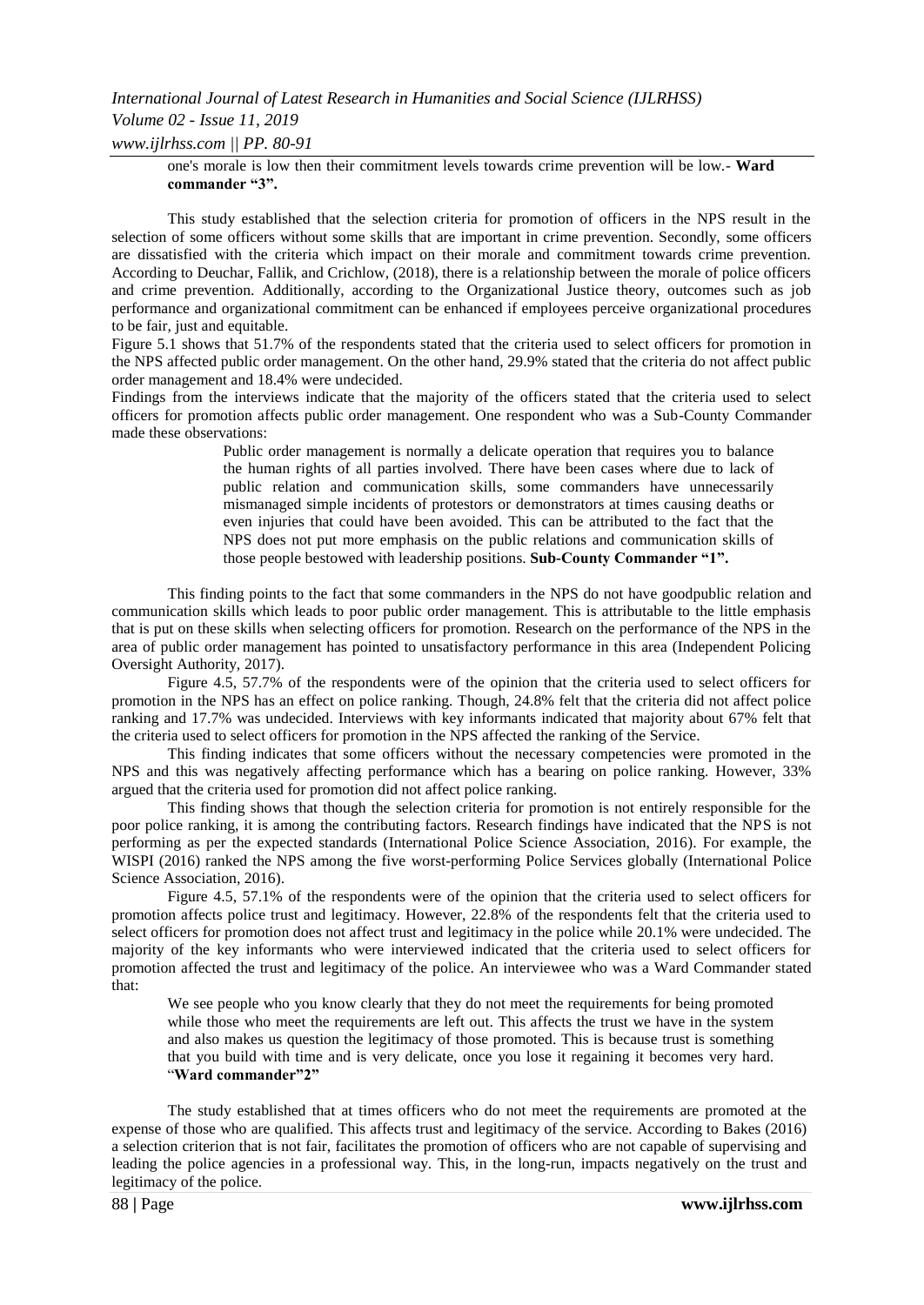# *Volume 02 - Issue 11, 2019*

# *www.ijlrhss.com || PP. 80-91*

Figure 4.5, more than half of the respondents (63.2%) indicated that the criteria used to select officers for promotion in the NPS affects police performance. However, 19.1% were of a contrary opinion and 17.7% were undecided. Similarly, results from the interviews revealed that the majority of the interviewees (77%) indicated that the criteria used to select officers for promotion in the NPS has a bearing on the performance of the service. One respondent who was a Sub-County Police commander made this explanation:

The way people are selected for promotion in the NPS leaves many loopholes that are often used by some commanders to sneak in some officers who do not have the requisite competencies. When such people ultimately get the promotion, they cannot deliver effectively on their leadership roles. Further, those officers who feel that they were unfairly left out of the promotions get disillusioned and as a result, you will find that they will not show the kind of commitment they used to have while some might even become rogue. Their argument has always been 'even if I work diligently, no one seems to notice' so they would rather put in minimum effort.- **Subcounty Police commander "3".**

From this finding, the study established that the criteria used to select officers for promotion in the NPS has loopholes that are exploited to promote officers who do not meet the set criteria.

#### **6.0 Conclusions**

The study established that most of the officers in NPS understood the criteria used to select officers for promotion. Additionally, the study established that though the criteria used to select officers for promotion in the NPS is designed to ensure that promotions are fair, these criteria was applied selectively. This selective application makes the officers who are left out to be disillusioned hence lowering their performance.

The criteria used to select officers for promotion in the NPS produces some leaders who may not be able to build trust between the police and the community which in turn affects the legitimacy of the Service. Additionally, some leaders seem to have lost the legitimacy to exercise their mandate because when they were being selected proper procedures were not followed. This finding is consistent with observations made by Republic of Kenya (2018) who observe that some Commanders in the NPS have lost authority in the supervision of their juniors.

The study ascertained that the criteria used to select police officers for promotion affected various indicators of performance in the NPS. These indicators include; police-community relations, crime prevention, public order management, professionalism, trust and legitimacy in the police, and police ranking. The study established that the criteria used to select officers for promotion in the NPS does not accurately assess the competencies of the officers selected for promotion leading to the promotion of officers of low caliber to leadership positions which negatively affected performance.Further, it was found out that NPS has regulations in place that are designed to guide the selection of officers for promotion, however, sometimes these regulations are not followed.

#### **References**

- [1]. Adegoke, N. (2014). ‗Factors influencing nigerian police performance: a case study of zone two nigerian police headquarters, lagos'. *Global Journal of Applied, Management and Social Sciences*, 16- 24.
- [2]. Al-Zawahreh, A & Faisah A. (2012). ‗The utility of Equity Theory in Enhancing organizational effectiveness. European Journal of Economics, Finance and Administrative Sciences' Issue 46 (2012).
- [3]. Bakes, C. (2016). *Application Form Competency Based Questions* (CBQ's). Retrieved from Police Community website[:https://police.community/ information-library.html/special](https://police.community/%20information-library.html/special-constables/recruitment/application-form-competency-based-questions-cbqs-r5/)[constables/recruitment/application-form-competency-based-questions-cbqs-r5/](https://police.community/%20information-library.html/special-constables/recruitment/application-form-competency-based-questions-cbqs-r5/)
- [4]. Bayley, D. H. (2016). The complexities of 21st century policing. *Policing: A Journal of Policy and Practice*, *10*(3), 163-170.
- [5]. Benitez, D. (2017). A Leadership White Paper Submitted in Partial Fulfillment Required for Graduation from the Leadership Command College. *Tdl.Org*.<https://doi.org/1695>
- [6]. Bierschenk, T. (2017). Who are the Police in Africa? *Police in Africa: The Street Level View*, *Policing and Society*, 28(7), pp. 103-120.
- [7]. Bishopp, S. A. (2013). *An evaluation of the promotional processes in a large Texas metropolitan police department | Policing: An International Journal* | *Vol 36, No 1. (2013*). Retrieved May 21, 2019, from; https://www.emeraldinsight .com/ doi/ abs/ 10.1108/ 13639511311302470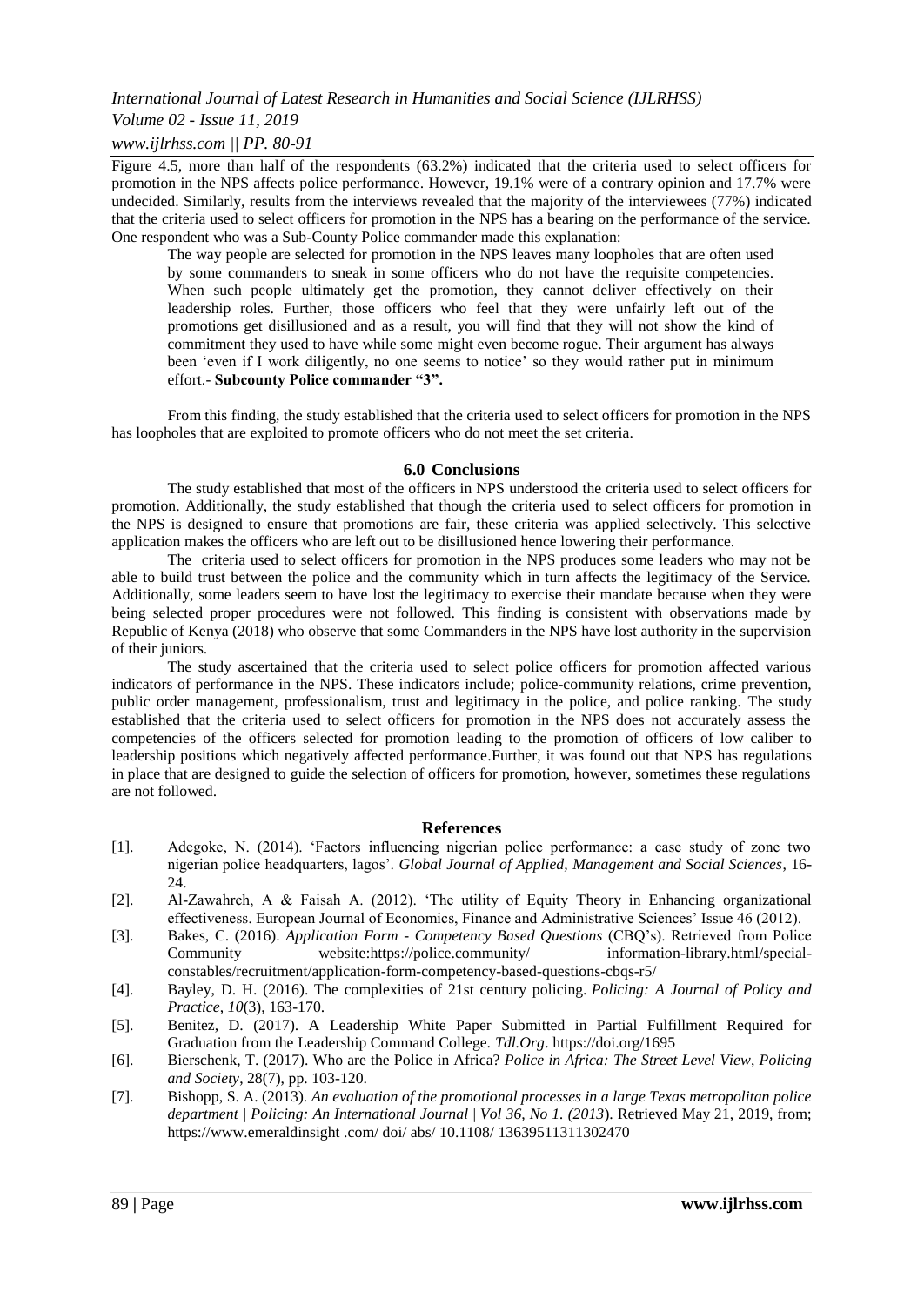# *Volume 02 - Issue 11, 2019*

*www.ijlrhss.com || PP. 80-91*

- [8]. Bolman, L. G., & Deal, T. E. (2019). Reframing organizations: Artistry, choice, and leadership (4th ed.). San Francisco, CA: Jossey-B. Symbolic FrameSymbols, Art, Frame. Retrieved from Pinterest website: https://www.pinterest. com/ pin/ 81135230762863279/
- [9]. Brodin, M. S. (2018). Discriminatory Job Knowledge Tests, Police Promotions, and What Title VII Can Learn from Tort Law.*SSRN Electronic Journal*. https:// doi.org/ 10.2139/ ssrn. 3132391
- [10]. Business Daily(April 30,2019).*500 Aging Police Constables Set for Promotion* at [https://www.businessdailyafrica.com/news/539546-5094276-5qh4qwz/index.html\](https://www.businessdailyafrica.com/news/539546-5094276-5qh4qwz/index.html/)
- [11]. Standard Digital,April25,2019).Officers grumble over Promotion Procedures at *[https://www.standardmedia.co.ke › Kenya](https://www.google.com/url?sa=t&rct=j&q=&esrc=s&source=web&cd=4&cad=rja&uact=8&ved=2ahUKEwjzl5HozcPlAhVB2-AKHeGwAG0QFjADegQIABAB&url=https%3A%2F%2Fwww.standardmedia.co.ke%2Farticle%2F2001322543%2Fofficers-grumble-over-promotion-procedure&usg=AOvVaw1XgVeuNPuwxiSWetbUKSme)*
- [12]. Carter, M. *Scholar Works Seniority and Transparency in the Perceived Fairness of Seniority Based Police Promotion*. Retrieved from [https://scholarworks.](https://scholarworks/) waldenu.edu/ cgi/viewontent.cgi?article=5884&context=dissertations
- [13]. Chabu, G. (2014). *Recruitment and promotion practices in the Zambia Police Service from 1964 to 2009* (Doctoral dissertation, University of Zambia).
- [14]. Chernega, J. (2016). *Black lives matter: Racialised Policing in the United States: Comparative American Studies An International Journal*: Vol 14, No 3-4. (2016). Retrieved from Tandfonline. Com website:http://www.tandfonline.com/doi/pdf/ 10.1080/14775700.2016.1267322
- [15]. Cohen, L., Manion, L., & Morrison, K. (2018). *Research Methods in Education*. Retrieved from Philpapers.org website:<https://philpapers.org/rec/COHRMI>
- [16]. Cook, M. (2016). *Personnel selection: Adding value through the people-A changing picture*. New Jersey: John Wiley & Sons.
- [17]. Davenport, Z. R. (2016). Recruiting, selecting, supervising, and retaining staff. *The handbook of student affairs administration,* 389-410. Abingdon: Routledge.
- [18]. Deuchar, R., Fallik, S. W., & Crichlow, V. J. (2018). Despondent officer narratives and the 'post-Ferguson effect: exploring law enforcement perspectives and strategies in a southern American state. Policing and Society, 1-16.
- [19]. Dirk, S., Marilena. B. (2006). The Contributions of Organizational Justice Theory to Combating Discrimination. *Cahiers de l'URMIS, URMIS*, 2006, Discrimination : perspectives de la psychologie sociale et de la sociologie, 10-11, pp.9. .
- [20]. Diphoorn, T. G. (2019). *Policing in Kenya: Analyzing state authority from within*. Utrecht University. (Unpublished)
- [21]. Greenberg, J. (1987). *Using diaries to promote procedural justice in performance appraisals*. *Social Justice Research*, *1*(2), 219–23[4.https ://doi.org /10.1007/ bf01048017](https://doi.org/10.1007/bf01048017)
- [22]. Herrington, V., & Colvin, A. (2015). Police leadership for complex times. *Policing: A journal of policy and practice*, *10*(1), 7-16.
- [23]. Independent Policing Oversight Authority (2017) *Monitoring report on police conduct during public protests and gatherings, A Focus on the Anti-IEBC Demonstrations (April – June 2016) Nairobi*, Kenya.
- [24]. Infotrak. (2017)*. Baseline Survey on the National Police Service Reform Programme.* Nairobi, Kenya.
- [25]. International Police Science Association. (2016). *World Internal Security & Police Index (WISPI).* Retrieved from Ipsa-police.org website: [http://ipsa-police.org](http://ipsa-police.org/) /Project InfoDetails/ world-internalsecurity-and-police-index
- [26]. John, M. D. (2017). *Public Perception of Police Activities in Okada, Edo State Nigeria. Covenant Journal of Business and Social Sciences, 8 (1).*
- [27]. Kipkurui, T. F. (2014). *Challenges of Strategy Implementation at the National Police Service in Kenya.*  Master's Thesis, University of Nairobi, School of Business.
- [28]. Koech, K. J., Kabui, A. C., & Migosi, J. A. (2016). *Assessment of the influence of top leadership on service delivery in the kenya police service in Kitui County.* (unpublished).
- [29]. Manning, P. K. (2018). *Authority, Loyalty, and Community Policing. In Crime and Social Organization (pp. 141-170).* Abingdon: Routledge.
- [30]. McClelland, D. C. (1998). Identifying Competencies with Behavioral-Event Interviews. *Psychological Science*, *9*(5), 331–339.<https://doi.org/10.1111/1467-9280.00065>
- [31]. Meiring, D., & Buckett, A. (2016). *Best practice guidelines for the use of the assessment centre method in South Africa. SA Journal of Industrial Psychology, 42(1), 01-15.*
- [32]. Mertler, C. A. (2018). *Introduction to educational research. California: Sage Publications.*
- [33]. Mojanoski, C., Bacanovic, O., Dimovski, Z., Nikoloska, S., Mojsoska, S., Dujovski, N., & Gerginova, T. (2014). *International Scientific Conference Macedonia and the Balkans, a hundred years after World War I–Security and Euro-Atlantic Integrations Tom Ii.*